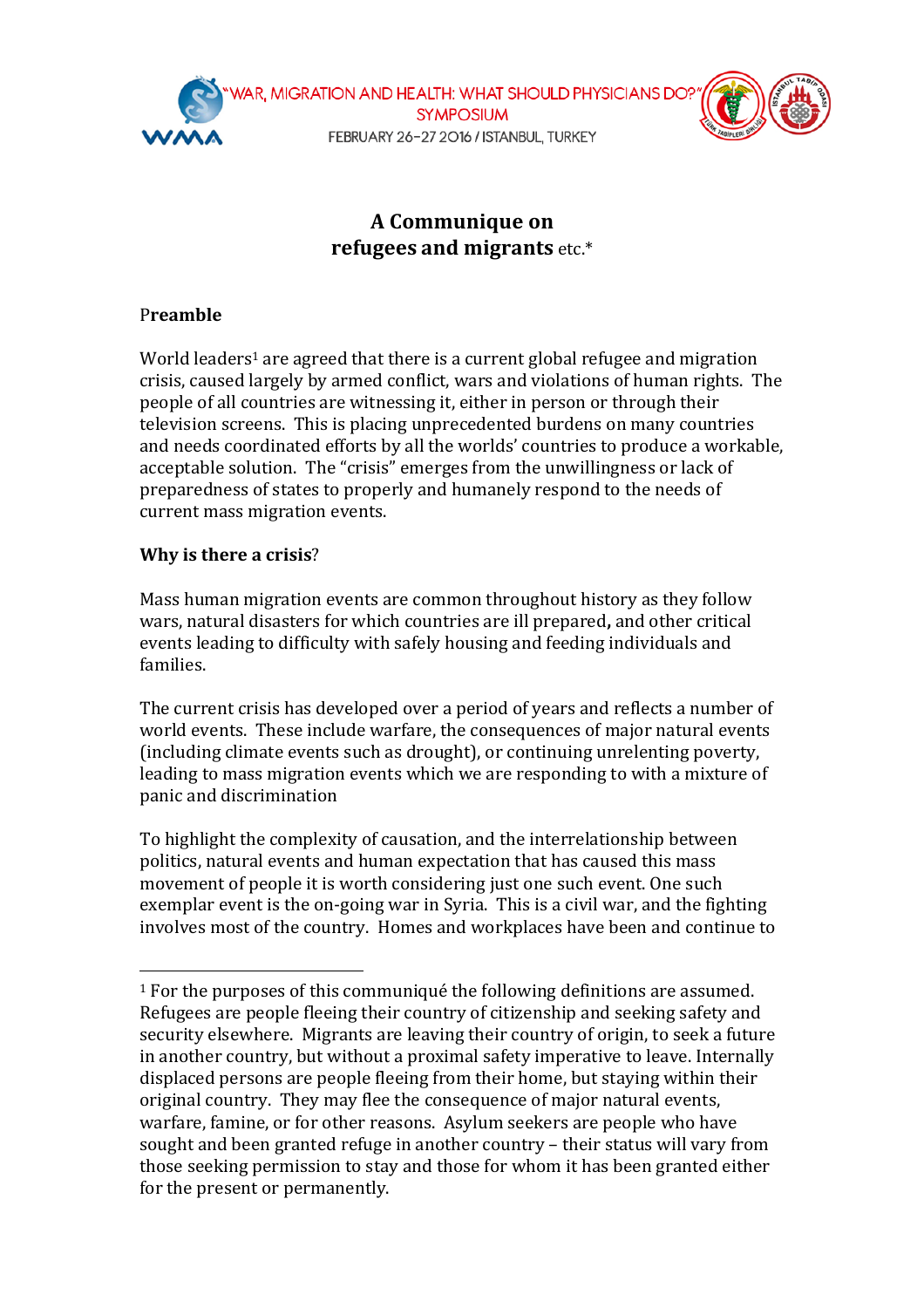be damaged and destroyed by bombardment; the number of places of safety for families shrinks everyday. A number of towns and cities have been besieged by different forces, national, local, regional and international, with media stories of mass malnutrition and even deaths from starvation.

There are a large number of factions involved in the warfare in Syria, including the current Assad government, various opposition groups, a number of other international actors including other states and so-called Islamic State. There is no real hope or expectation of a rapid solution being found to the conflict, especially as a number of the non-state actors are not involved in any way in such discussions as there are. Families have coped with huge difficulties over a number of years but have now reached breaking point leading to mass departures to seek a safer life elsewhere.

While Syria represents an acute crisis, as a source of refugees it sits alongside many other countries with chronic problems leading to the departure of individuals and families. These include severs on-going weather events (droughts) and continuing and continuous conflict.

Conflict is very common around the world and waxes and wanes in different countries at different times. In some cases the conflict is part of an international or a civil war, in others it reflects generalized violence. The impact is the same; it makes living conditions difficult, puts people in danger, and makes decisions to depart the country easier.

Poverty remains a significant problem in many countries, especially in the socalled developing world. Even in more developed countries opportunities for individual self-development are not evenly distributed, and poverty including poverty of expectation and of opportunity can lead people to seek alternatives. A shortage of work opportunities leads to individuals and families seeking opportunities to improve their living conditions by moving elsewhere. Sometimes those lack of opportunities reflect a generalized deficiency, sometimes it reflects local prejudices against a population subgroup. The impact on total migration trends is the same albeit those who move might vary.

The crisis also reflects current media interest. The ability of mass media outlets, supplemented by personal social media use, to transmit pictures worldwide in seconds makes the scale of the issue immediately obvious to everyone; people expect politicians to provide a solution. The outcry when photographs of a small child, drowned while travelling with his family seeking to leave North Africa for Europe, demonstrates that populations can be moved by these images; such emotional responses do not necessarily develop to a welcome to more refugees or to increased migration.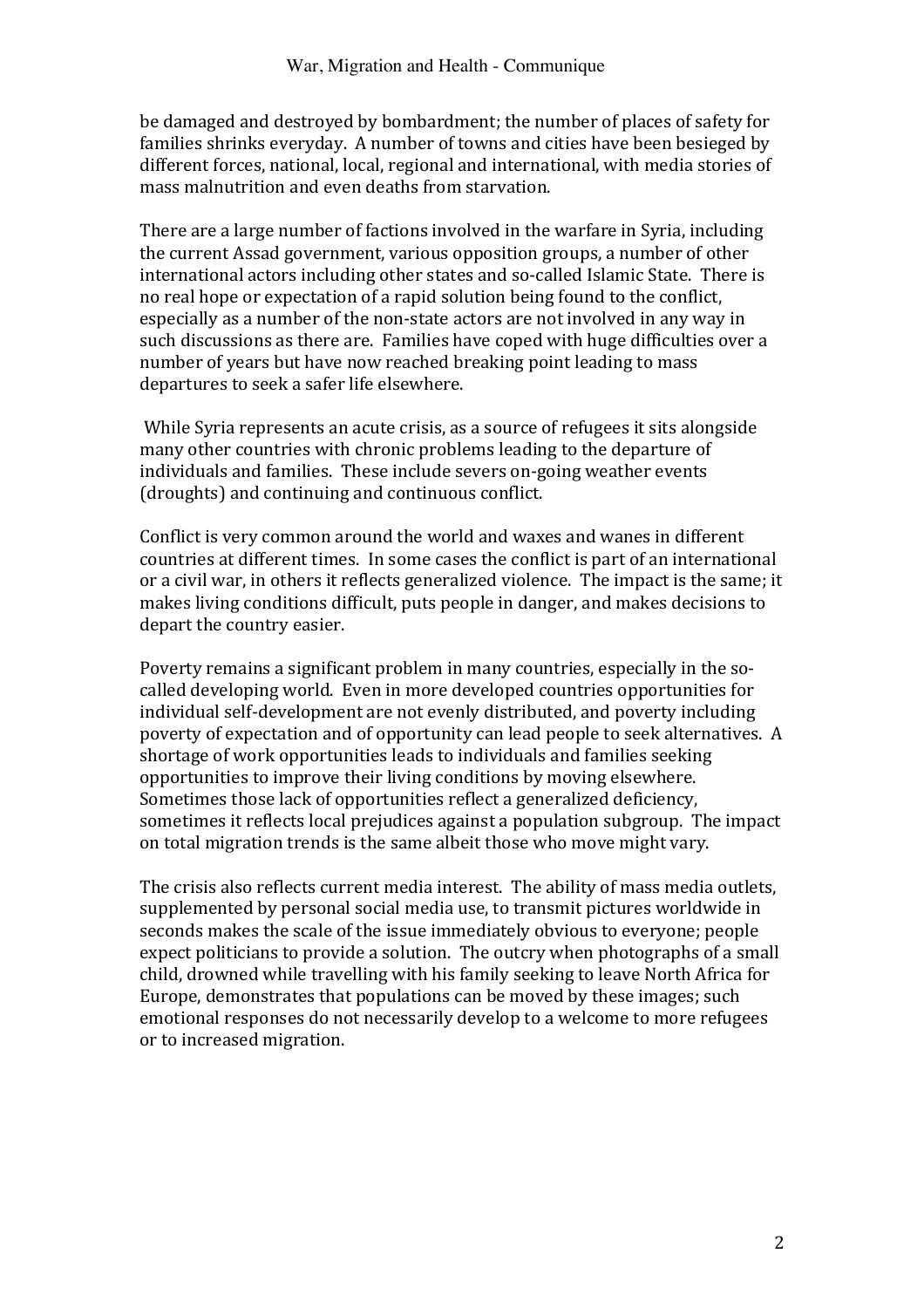### **What are the historical precedents?**

There are a number of historical precedents involving mass migration. These include the movement of millions at the time of partition of the Indian subcontinent, and mass migrations at the end of World War 2. In both these cases the event caused enormous disruption to individuals and to families and a similarly enormous level of human suffering.

At the end of world war 2 there was some sympathy with displaced persons; these were the results of fighting which had led to suffering for much of the civilian population of the world and there was a short-lived common understanding of the impact of war-caused homelessness and displacement. Events in India and Pakistan, which arguably involved a still larger number of people, were largely invisible outside the region.

Both historical events were, however, sufficiently long ago that they were not immediately visible world-wide. Events occurring today are witnessed by the global population on their TV screens, smart phones and the like. This means there is a larger level of public interest and, therefore, of political concern.

# **Who are the refugees?**

Refugees fall into a number of categories. They include those fleeing from war zones, looking to live in places where they and their children will be safe from bombs and bullets, and have a roof over their heads. Parents want to be able to earn their living and give their children a safe place to live.

Other refugees are what are sometimes called economic migrants – they want to improve their standard of living. They may come from countries devastated by recent conflict or from countries where poverty is the norm. They have no expectation of being able to improve their lives, or those of their families by staying in their home country, so again the wish is for a better life for themselves and their families.

A third category of refugee is those fleeing oppression. This might be generalized oppression in a country with an oppressive regime, and restricted freedom for all, or where the oppression is directed against a group – because of their ethnicity, religion or gender. The wish here is to live in more freedom and achieve a chance of social equality.

Refugees may be families, but can also be single people. Occasionally refugees are children travelling alone.

The impact on the countries people leave can be considerable; some of these migrants will be people with much needed skills already in scarce supply in the country they are leaving. There can be a global loss of such skills as new migrants may be unable to use their professional education, knowledge and skills in their new country but only obtain work in relatively unskilled areas.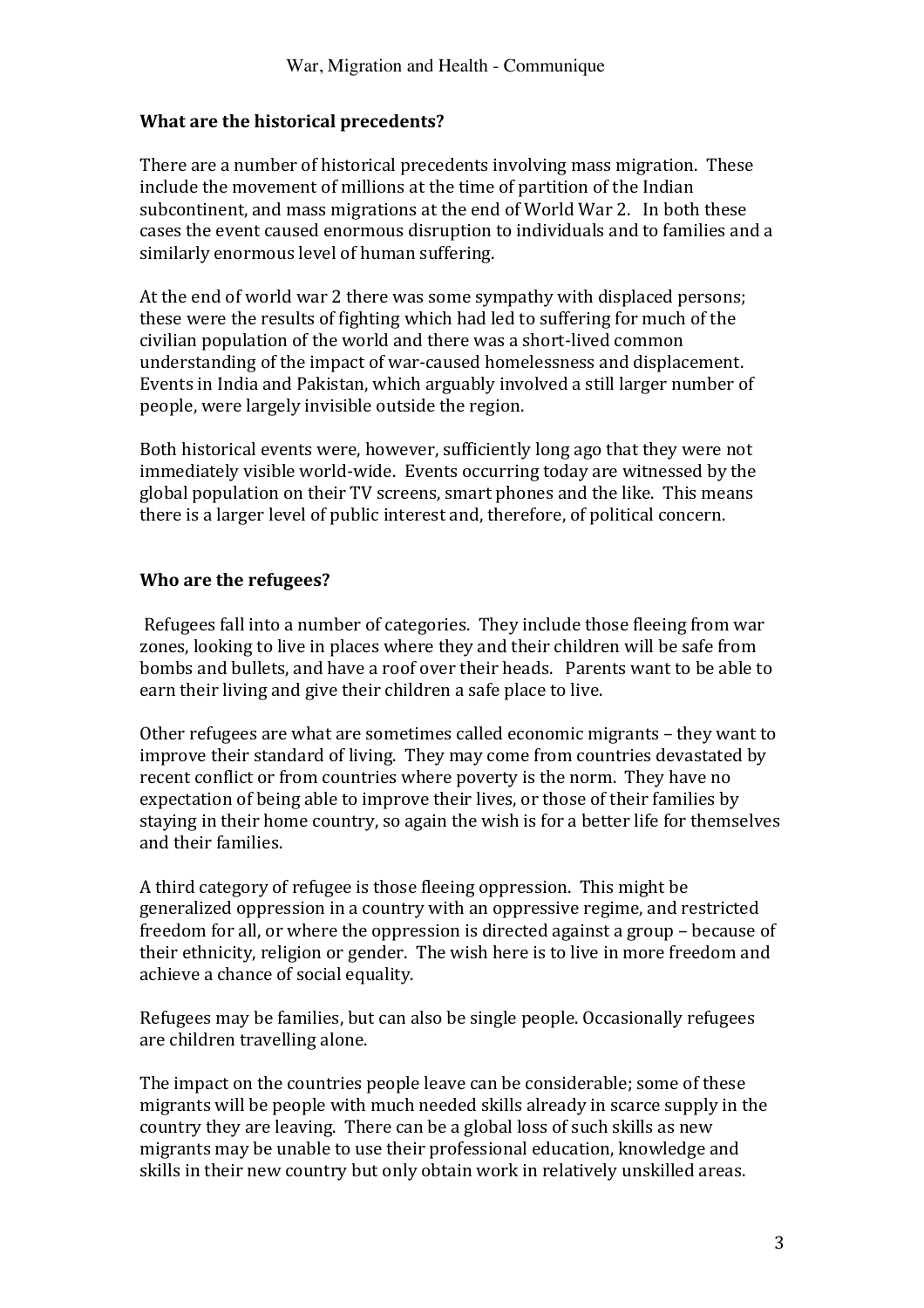### **What are their reasons for leaving their homes?**

The reasons for leaving their homes are all variations on a theme – that of improving their ability to live a free life with choices, chances and opportunities not available in their country of origin. There is no difference in this from the great migratory movements of the 19<sup>th</sup> and early  $20<sup>th</sup>$  century to countries such as the USA and Australia, where migration was based upon a lack of opportunity at home and the presence of opportunity in the new country. Seeking to escape political and religious oppression was a part of the reason during those mass migrations, as was the will to improve the lot for self and family.

Catastrophic natural events such as earthquakes and tsunamis where there has been inadequate prior planning or preparation can also lead to a mass exodus, fleeing collapsed buildings, homes and workplaces, and seeking security and safety. While natural events are not preventable, proper planning can dramatically reduce their impact on individuals and on the infrastructure that makes life possible.

The difference today is the presence of conflict in certain regions that has become so long-lasting as to erase hope for a future for people who live in the country of region. In addition, current warfare is fought alongside civilian populations, with the destruction of living and working places. Historically, many wars were relatively short lived and fought away from population centres, disrupting the lives of civilians to a lesser extent.

### **Forced Migration**

Besides these reasons military and other measures are occasionally used to force people out of their homes for reasons including changing the ethnic composition of an area. Houses, Schools, shops, workplaces and even cemeteries might be bombed to aid achieving this purpose.

#### **How are desired final countries chosen?**

There has been relatively little research performed to discover the reasons for choosing destination countries. In some cases it relates to language - are migrants certain they can communicate with others in their destination country. In other cases migrants will have family members, or others from their community already in that country and feel that they will be helped and welcomed. Some politicians feel that it is purely financial – that countries are chosen which will offer access to state support upon arrival. It is also clear that countries with an internationally seen profile offering stability, social inclusion and peaceful streets are very desirable; their selection as a destination is a marker of the external esteem in which they are held.

It is difficult to evaluate the impact of announcements by politicians, especially of their willingness to accept refugees, asylum seekers and other potential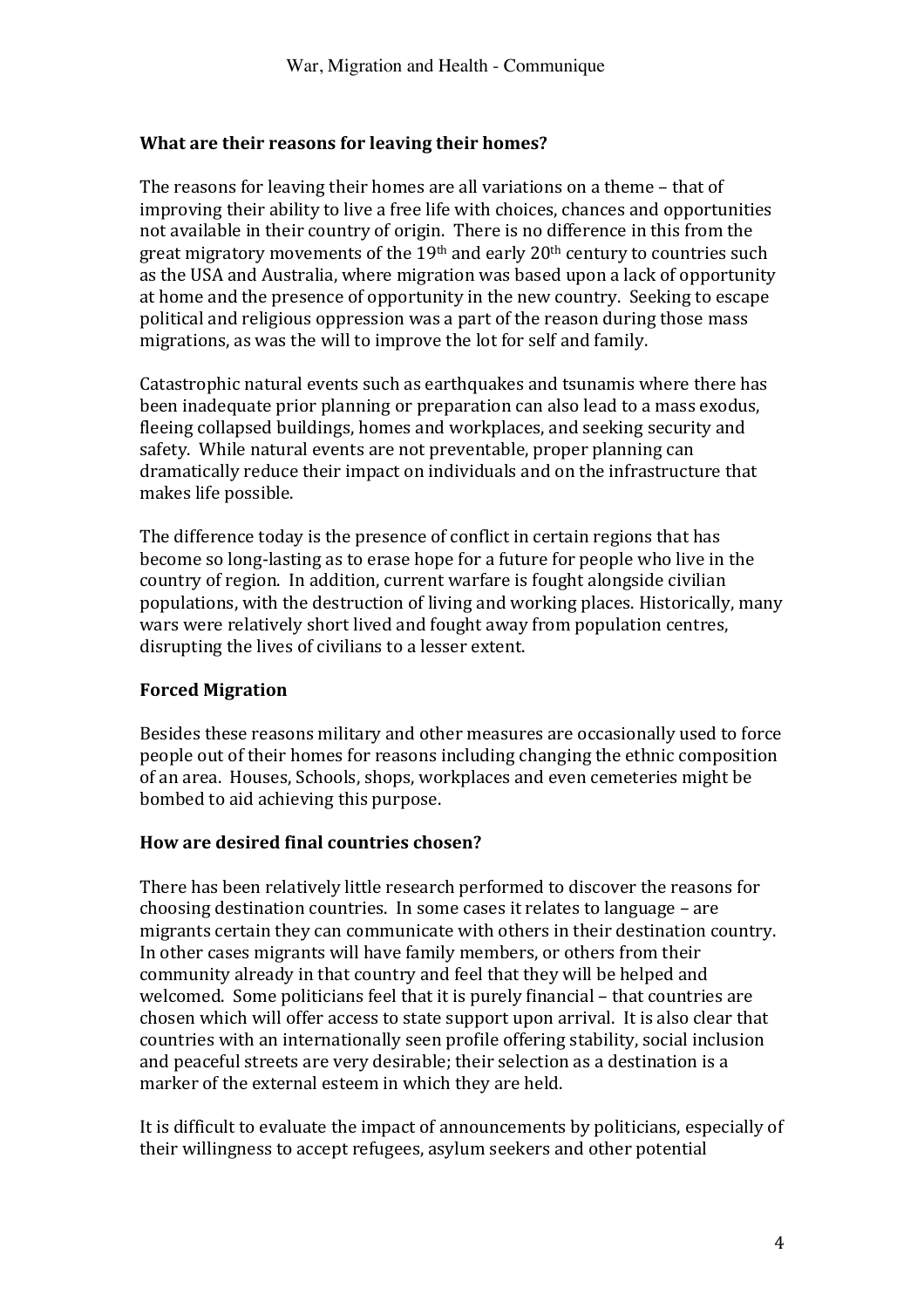migrants. Has a previously positive language about these groups helped to fuel the mass movement of people?

# **What are the impacts on countries of transit during migration?**

Mass migration, including problems for transit countries, is not just an issue for rich countries.

Transit countries have to cope with, what can be, mass movements of people through them. In some cases, especially in Southern Europe, and the Middle and Far East, they may have to manage survivors of catastrophes, such as migrant boats overturning, and rescue people from freezing seas.

Other countries find themselves holding large populations of people in transit, who wish to pass through their country but where borders are closed to either onward passage or to a final destination country. The mass migrant population continues to build leading to the development of large numbers, often in camps, placing a burden on the provision of services including basics such as shelter, water, food and sewerage. Some of these camps can become sources of disease outbreaks, especially where insufficient attention is paid to water and sanitation. Others place burdens on countries with already overwhelming difficulty in feeding and housing their populations.

Increasingly countries are, not only having to cope with these problems but also to police the situation. Possible destination countries expect them to handle the migrants and effectively restrict their onward movement. The migrants expect to be able to transit quickly and resist attempts to limit their movement. This places a burden on police and security forces that many countries struggle to meet. Given the poor social status of the migrants and refugees this can lead to serious abuses.

# **What are the social and economic impacts on destination countries?**

The history of migration has been the foundation of many modern countries; it has provided workers in all sectors, often skewed at times to cover specific needs. Thus the building of the transcontinental railroads in the United States led to the immigration of rail-road workers, who built the infrastructure. The need for people with specific skills can also be seen in the migration of hundreds of thousands of qualified nurses around the world, from countries such as Ghana and the Philippines.

Current mass migration and refugee movements are less focused on one skill set. But many migrants, in their overwhelming desire to provide a better life for their families, will work in any sector, so that those with higher professional qualifications do not use those skills but work in service industries where work is plentiful. In some countries in Western Europe, eastern European migrant labour carries out the jobs locally born people do not want - often very labourintensive, poorly paid work, such as fruit picking and other seasonal work. Despite a relative unwillingness of country nationals to take these jobs, there is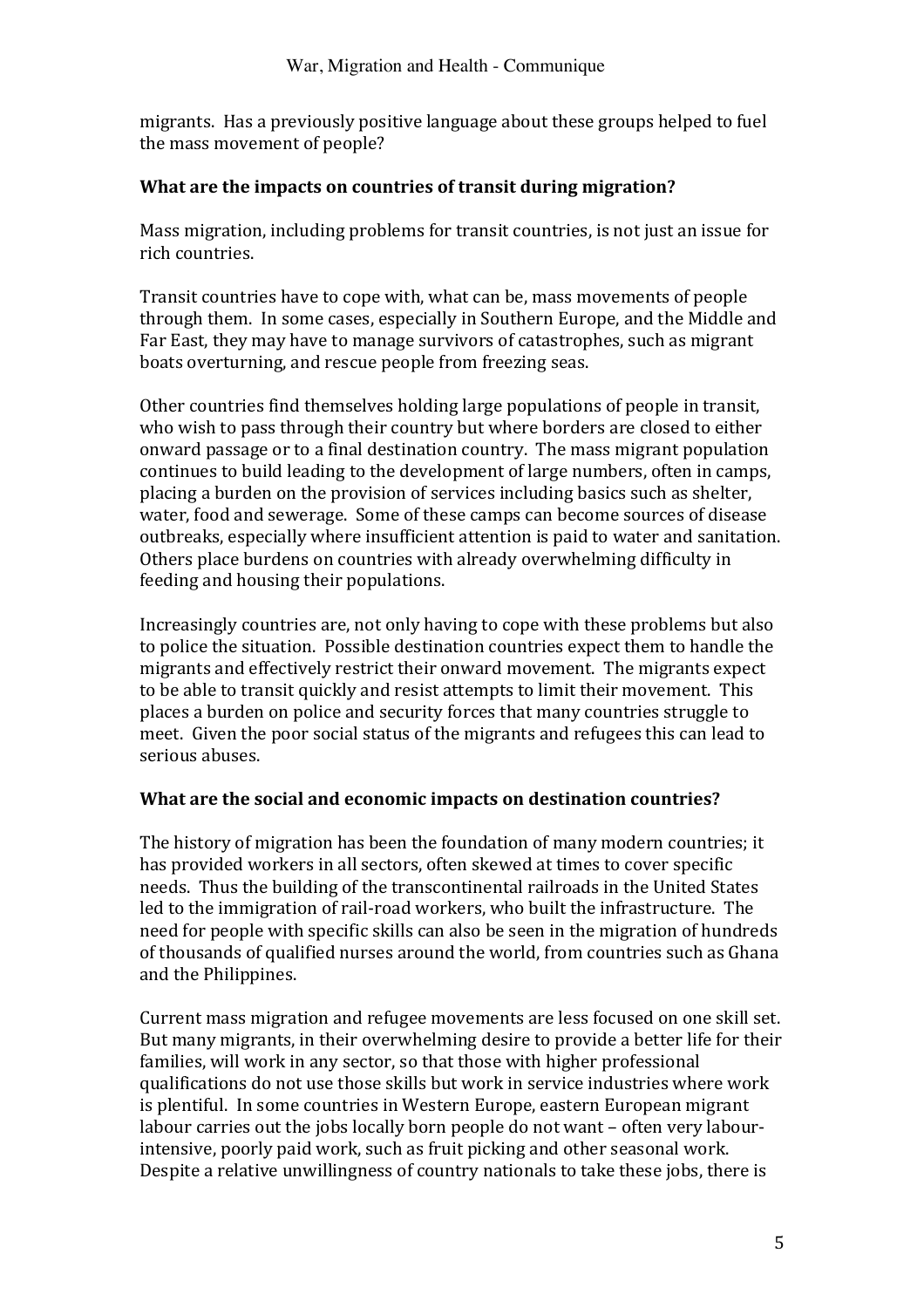often resentment that jobs are occupied by recent immigrants, and the effect on the general labour market is complex. Their access to jobs can be resented and lead to civil unrest.

The reality of migrant work is that while some will have higher skills much sought after in their destination country far more will take up poorly paid, relatively unskilled, work, which is essential to the economy of their destination country.

# **What are the health issues?**

Migrants and refugees alike tend to come form the poorer sections of the community – and often from the very poorest. They might have started as professionals but events have impoverished them. Their transit to a destination country may have taken many months, and produce health consequences because of deprivation en-route, including lack of food and shelter. Given that the migrant and refugee are likely to come from a poor background there is a likelihood that they will already have some health problems, including untreated and undertreated chronic diseases. This is especially true of all vulnerable people, including the poor. Children are unlikely to have been vaccinated and immunized and malnutrition (absolute or micronutrient) is common.

While some may be concerned about contagious diseases including tuberculosis, the real problems will be of diseases of poverty including rickets, and other malnutrition syndromes. Given the chronic exposure to risks within and outside conflict PTSD and other stress related psychological disorders are also likely to be common.

# **What is the political dialogue?**

The political dialogue on mass migration and refugee movement is distressingly one-sided. The only real concern appears to be limiting the movement of people, and in particular their eventual arrival in possible destination countries. An emerging thread is to look for the causes of this migration in an attempt to turn it back; peace in countries of conflict may reduce migrant numbers, as might improving the living and working conditions in the poorest populations of the poorest countries. Peace must be sought as an end in itself, not simply as a means of reducing the number of refugees. A short-sighted approach to peace is unlikely to find a lasting solution.

The dialogue is rarely based upon the reasonable needs and expectations of the migrating population, but on the integrity of national borders. There is little demonstration of understanding of the desperation that leads someone to leave their home for an uncertain future elsewhere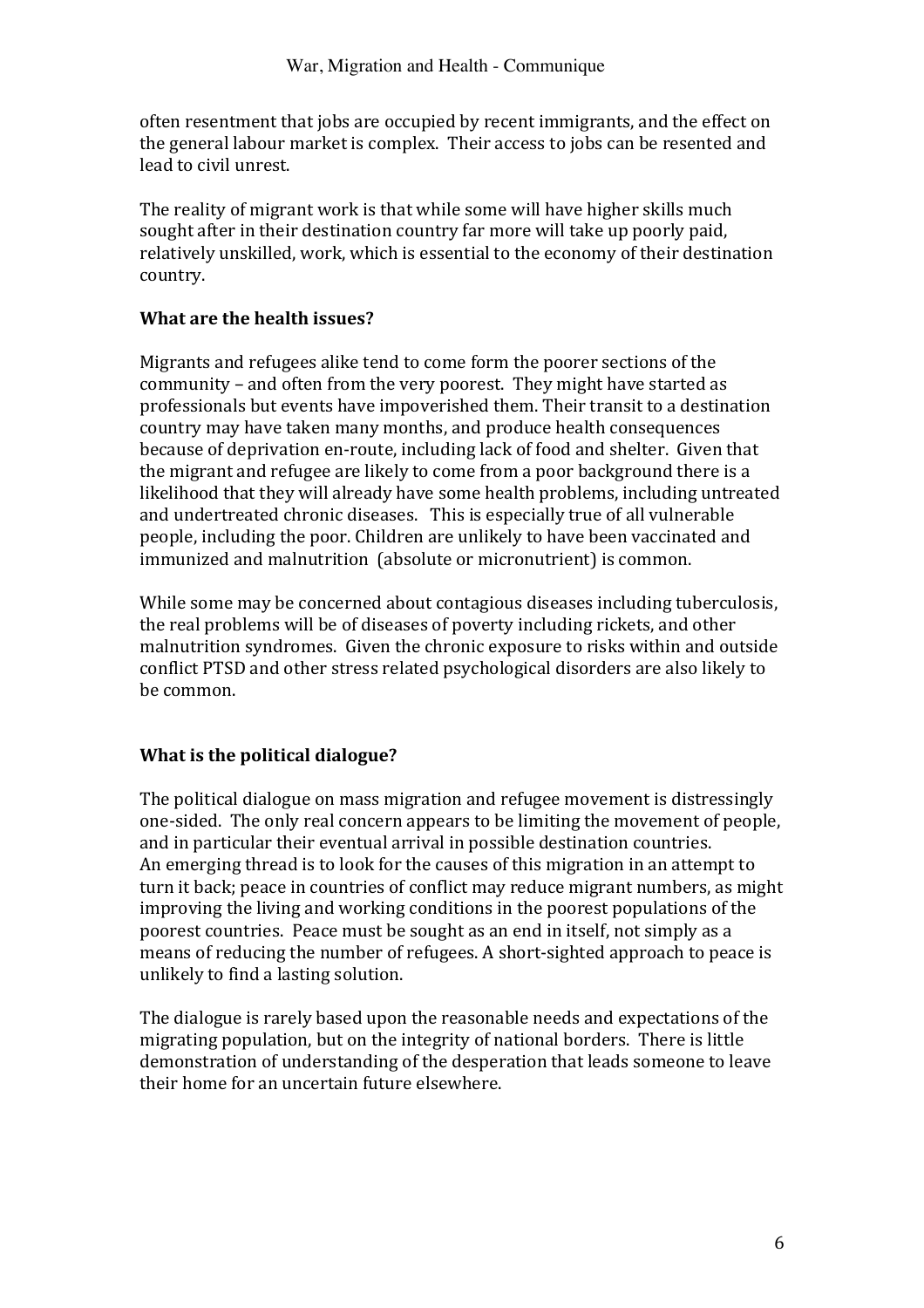### **What can physicians add to this discussion?**

Physicians understand the impact of social, economic, safety and other factors which lead to migration, the urge to provide something better for the family, and the effect of transit on family and individual physical and psycho-social health and wellbeing. They can reassure the public about the lack of health risk from the arrival of these people, as well as ensuring that those arranging their reception provide the wherewithal for reasonably healthy living. Physicians can also treat the diseases that need treatment, including the probable serious psychosocial disorders, ensure children are immunized and vaccinated, and help local planners consider housing and other needs.

The primary addition physicians can make relates to their understanding of the broader issues around mass migration and people movement in terms of public planning, while never losing sight of the individual at the centre and his/her needs. This leads to a strong advocacy role, especially around social determinants of health, illness prevention, the availability of health care and other areas to prevent abuse, neglect and exploitation.

# **Recommendations**

- 1. This meeting recognizes that there is a considerable overlap between all mass migrations, with people moving from places of relative lack of safety towards those of relative safety. They do this in order to improve their lot in life and the opportunities for their children. In some cases real physical danger, of death, injury, rape and other sexual violence, unfair imprisonment, torture, forced labour and other very serious abuses are a root cause, in others the slower onset but equally real dangers of poverty, homelessness and starvation.
- 2. This meeting recognizes that mass migration will continue unless people are content to stay in their birth countries because they see opportunities to live their lives in relative peace and security and to offer themselves and their families the ability to live lives with opportunities for fulfillment of various sorts, including economic improvement. The global community has a responsibility to seek to improve the lot of all populations, including those in countries currently with the poorest economies and other key factors. Sustainable development will give all populations improved security, and economic options.
- 3. This meeting recognizes that warfare and other armed conflict, including continuous civil strife, unrest and violence will inevitably lead to people movement. The worse the conflict the higher the percentage of people who will want to leave the conflict zone. There is a responsibility for the global community, especially its political leaders, to seek to support peace making and conflict resolution.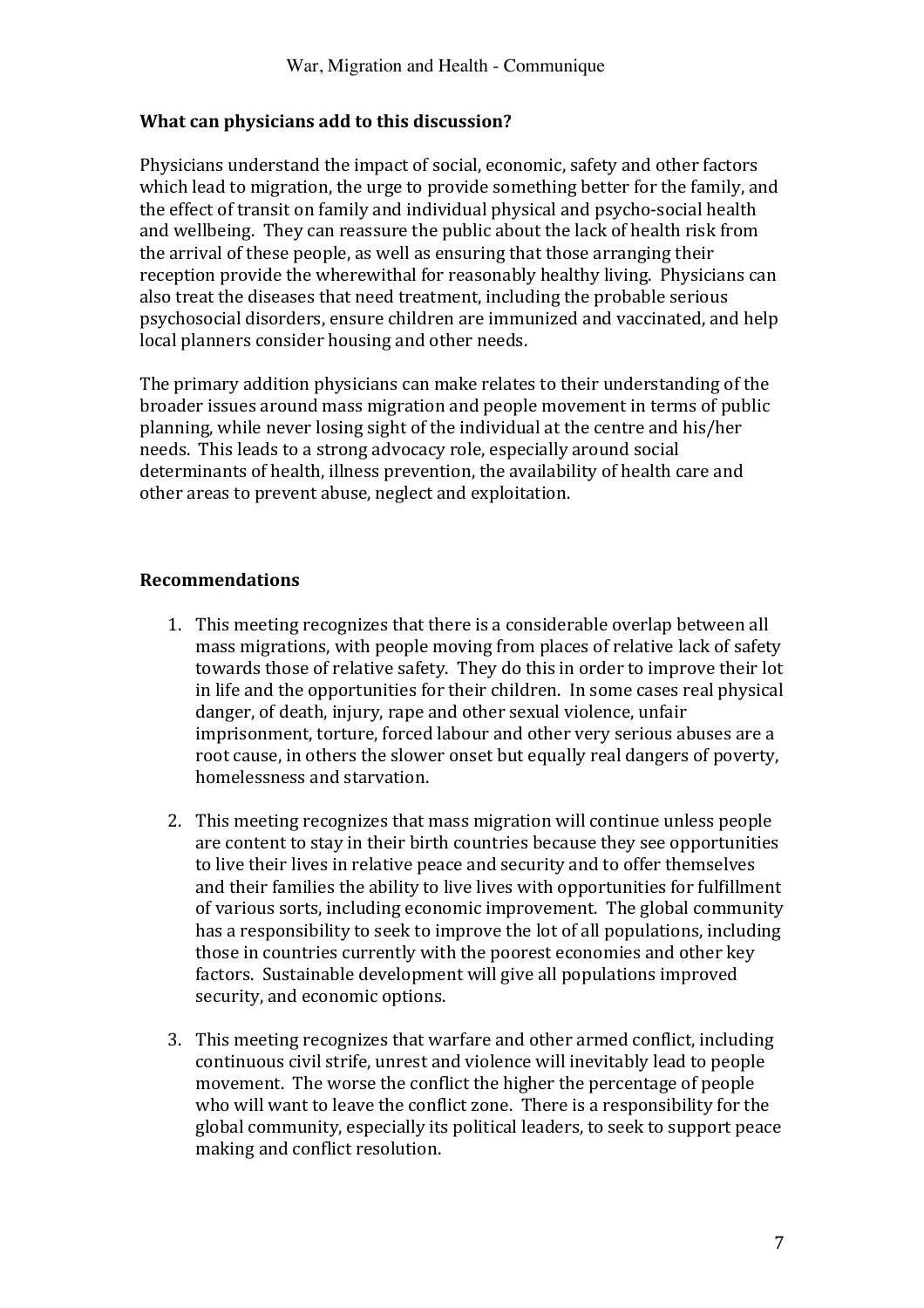- 4. This meeting recognizes and condemns the phenomenon of forced migration, which is inhumane and must be stopped. Such cases should be considered for referral to the International Criminal Court.
- 5. This meeting demands that civil, military and political authorities provide safe transit routes for the victims of local, regional and national conflicts and strife. This must include the provision of safe, secure facilities to house migrants, whether they are in transit or have reached their final destination country. It must also include treating migrants, including at borders, with respect, ensuring that their dignity is not affected. Adequate provision for potable water, food, sewerage and shelter must be made. Those planning for these migrant populations must take adequate public health advice in planning and delivering the facilities. Mass detention of refugees is at best undesirable; if it is essential it must be based upon the provision of excellent living facilities including opportunities for safe play areas and education opportunities for children.
- 6. This meeting recognizes that mass casualty events occur during massive natural events. The scale of casualties is directly proportional to the prior planning; earthquake proofing houses and workplaces significantly reduces the casualties of such natural events. It is unacceptable that such infrastructure improvements are not available to the populations of many countries prone to such natural events.
- 7. This meeting commends the welcome given to refugees, asylum seekers and other migrants in some countries and deplores the reluctance to offer help and support to these people in many other countries. The development of barriers is not a solution; it condemns those moving between countries to further hardship with an uncertain end. The concept that treating migrants harshly will discourage future migrants is both absurd and inhumane.
- 8. This meeting deplores the stigmatization, bigotry and bias in media reporting of the refugee and migrant issue in some of the worlds' media, and demands that media outlets treat this issue with honesty and integrity and properly reflect the human concerns faced by individual migrants and refugees. We commend those media outlets that have sought to treat the issue with fairness and humanity.
- 9. This meeting recognizes that migrants and refugees face considerable health concerns, especially associated with the difficulties of the migration process, the long periods of poor nutrition, appalling lack of shelter, and the effects of the events that forced them to leave their homes. We demand that destination countries ensure that migrants and refugees get access to medical services on a par with their settled population, free at the point of use or after adequate financial provision to meet co-payment costs, and in particular that there are adequate mental health services to deal with PTSD and other psychosocial disorders.